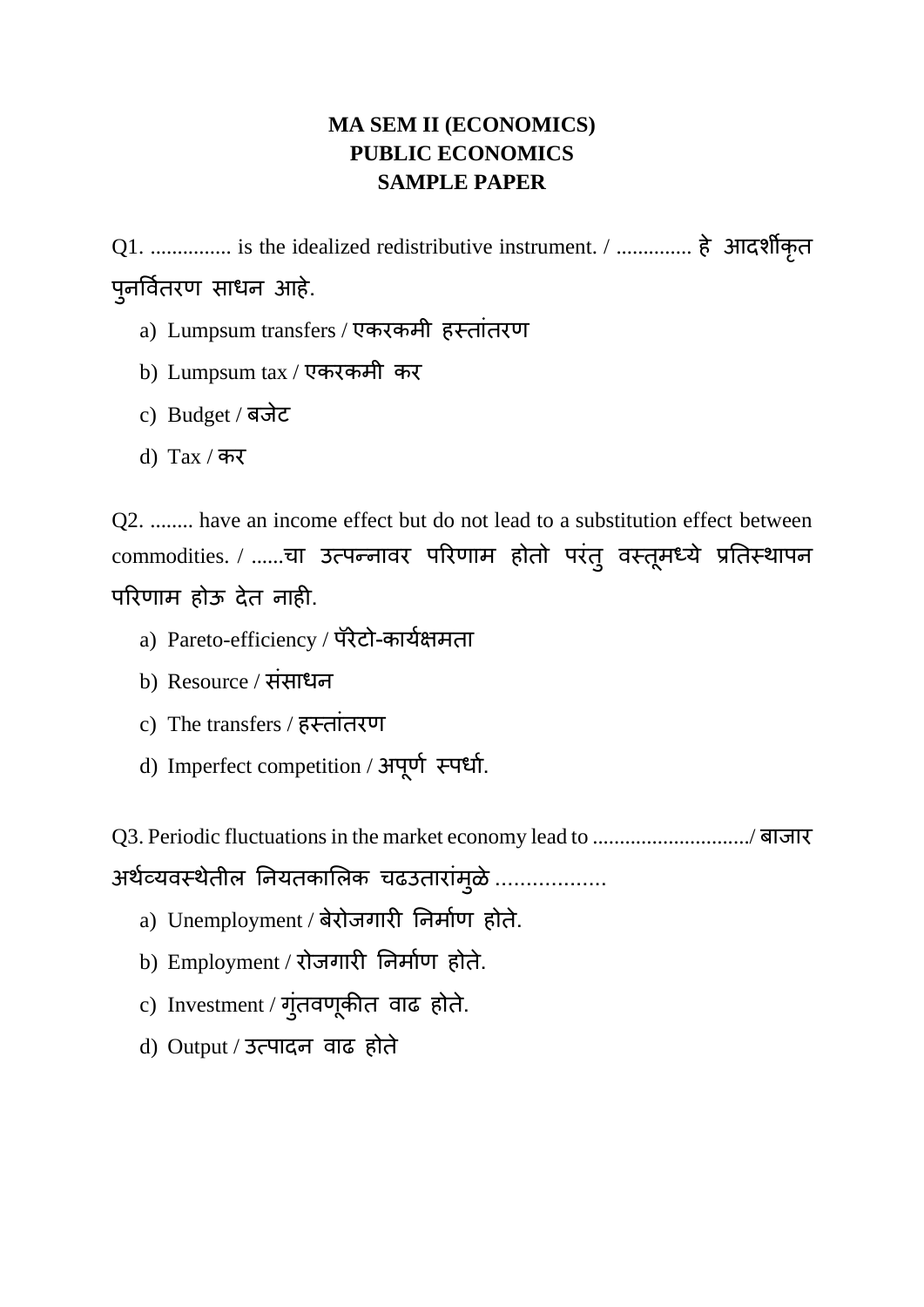Q4. When marginal benefit is equal to marginal cost, it is known as ---------- / जेव्हा सीमाांत लाभ हा सीमाांत खचािबरोबर असतो, त्यालाच ------------ असे म्हणतात.

- a) Under allocation of public good / सार्वजनिक वस्तूचे कमी वाटप
- b) Over allocation of public good / सार्वजनिक वस्तूचे अतिरिक्त वाटप
- c) Negative allocation of public good / सार्वजनिक वस्तूंचे ऋणात्मक वाटप
- d) Optimal allocation of public good / सार्वजनिक वस्तूंचे पर्याप्त वाटप

Q5. Who developed the concept of merit goods? / गुणवत्ता वस्तूची संकल्पना कोणी विकसित केली?

- a) Keynes / केन्स
- b) Marshall / मार्शिल
- c) Musgrave / मसग्रेव्ह
- d) Malthus / माल्थस

Q6. Merit goods can be provided --------- / ग ु णवत्ता वसतू ------------ प ुरर्वल्या जाव ू र्शकतात.

- a) Only privately / के वळ खाजगीरीत्या
- b) Only publicly / केवळ सार्वजनिकरित्या
- c) Both privately and publicly / दोन्ही खाजगीरित्या व सार्वजनिकरित्या
- d) Neither privately nor publicly / ना खाजगीरित्या ना सार्वजनिकरित्या

Q7. Which among the following is not the principle of ability to pay principle? खालीलपैकी कोणते करदेय क्षमता तत्व नाही?

- a) Property / संपत्ती
- b) Population / लोकसांख्या
- c) Income / उत्पन्न